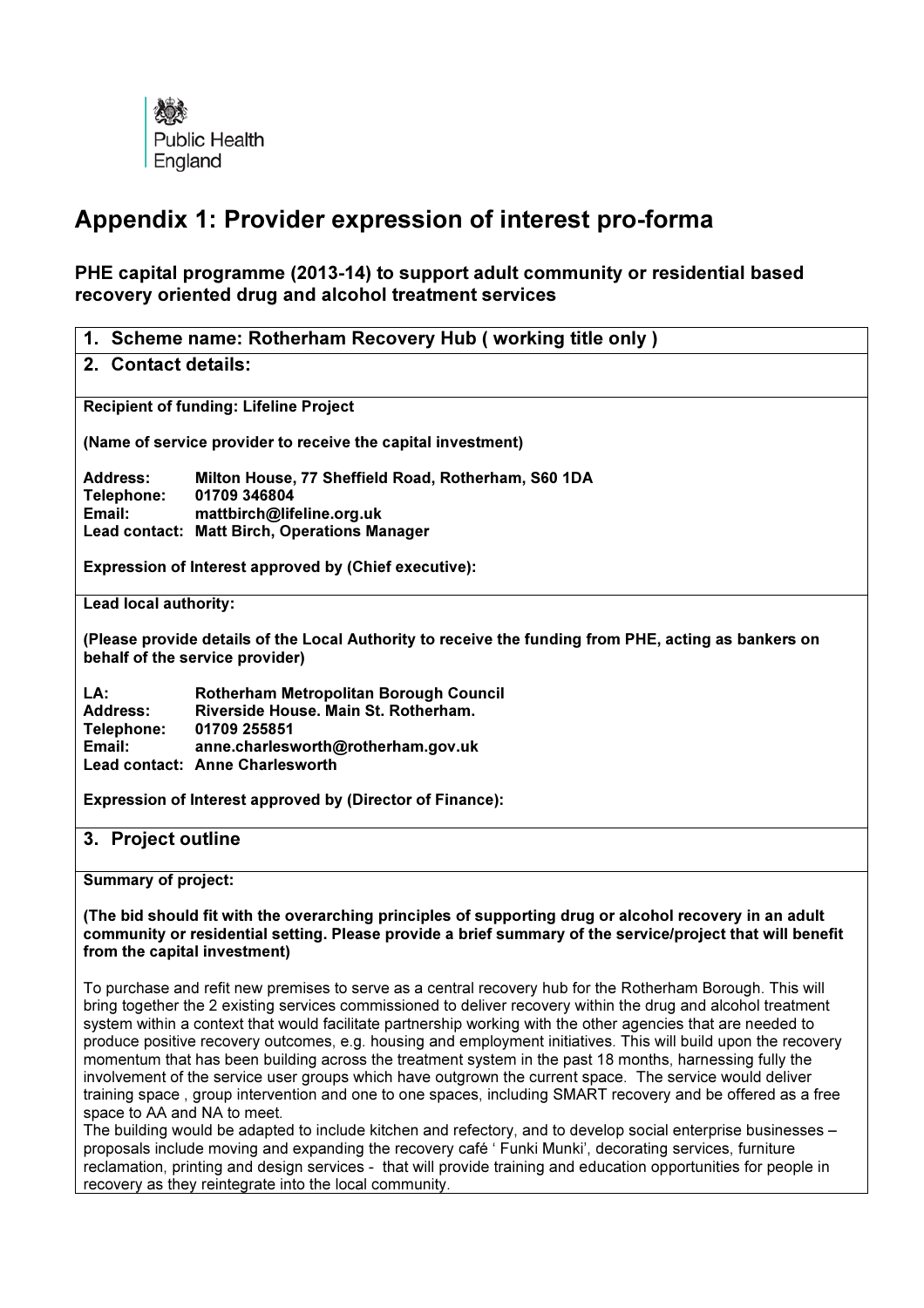#### Please provide amount of capital funding you are bidding for:

Purchasing a suitable town centre building. £500,000 Full refurbishment and refit for purpose £250,000 Integrated IT infrastructure circa £25,000 Capital set up costs for social enterprise and business innovation projects £125,000 Total £900,000.00

#### Please provide details of any match funding from other sources:

Lifeline will release £15,000 from current revenue spend on facilities. This will be matched by running costs being released from other providers being co-located. These funds will be used for ongoing revenue costs at the new hub. Lifeline will look to relocate their service delivery to the new hub location and staffing capacities and resources from the current contract will be available to support ongoing delivery of the proposed project.

### Please provide evidence of revenue sustainability (if appropriate):

Two current providers, Rotherham Doncaster and South Humber NHS Foundation Trust (RDaSH) and Lifeline Project will look to relocate significant elements of their current contract delivery to the new recovery hub which will release funds from current rentals and property costs that will be brought to the new project. Staffing and on costs will also be provided as the teams will use the new recovery space as their respective service base. This will ensure sustainability and continuity for the project whilst providing a high impact added value resource for the community in Rotherham which is designed to deliver positive recovery outcomes, promote community cohesion and create growth and sustainability.

#### Please provide assurance that the local authority will carry forward unspent funds into 2014-15, and that funds will remain committed for the agreed purpose:

Agreement has been made with RMBC finance department that as this delivers key Public health outcomes this would be possible, and managed over 2 financial years.

## 4. Strategic approach to consultation, need and provision

#### Please provide evidence that the bid is needs-led and supported via service user consultation:

Commissioners, local strategic planners, treatment provides, service user groups and local stakeholders have been consulted and included in the project planning proposal. There is a broad consensus that the proposal represents an effective response to local needs and will deliver genuine value as the community looks to build on the successes of Rotherham's treatment and recovery initiatives for adults with drug and alcohol misuse issues. Service user groups have been expressing frustration at the current limited facilities for some time , and the evidence is that although growing the current recovery movement is not visible enough to either service users or other providers e.g. GPs.

Lifeline, in partnership with Rotherham Service User Forum (SURF), has undertaken consultation with service users and community members across the district to ascertain peoples' views and level for support for the proposal. The recovery hub will be developed and delivered through a process of co design and consultation, with service user involvement built in to every aspect from the outset. Lifeline are currently commissioned to deliver a peer mentor programme for Rotherham which is having good outcomes in recruiting volunteers, where other areas of service have been less successful, examples include offering crisis services over the Christmas period.

#### Please describe how the project will address gaps in local provision by supporting capital investment in adult community-based or residential drug or alcohol recovery services:

The local system was very successful at attracting and retaining drug users, particularly opiate users into treatment but has struggled with making an effective transition to delivering recovery from opiate use. The area is characterised by having high numbers of long term methadone users who , although being offered a range of recovery services continue to resist change, and are fearful of the potential loss of both methadone and the benefits packages they receive. The age profile and length of time in treatment continues to grow, and this client group will require intensive input from a range of services to promote the real possibility of a drug free lifestyle. Those newer into treatment will benefit from being presented with a positive image of recovery, and the hub being seen as offering the benefits of a drug free lifestyle. The project will bring together disparate recovery teams, programme elements and service user engagement into a focussed and high impact resource. Currently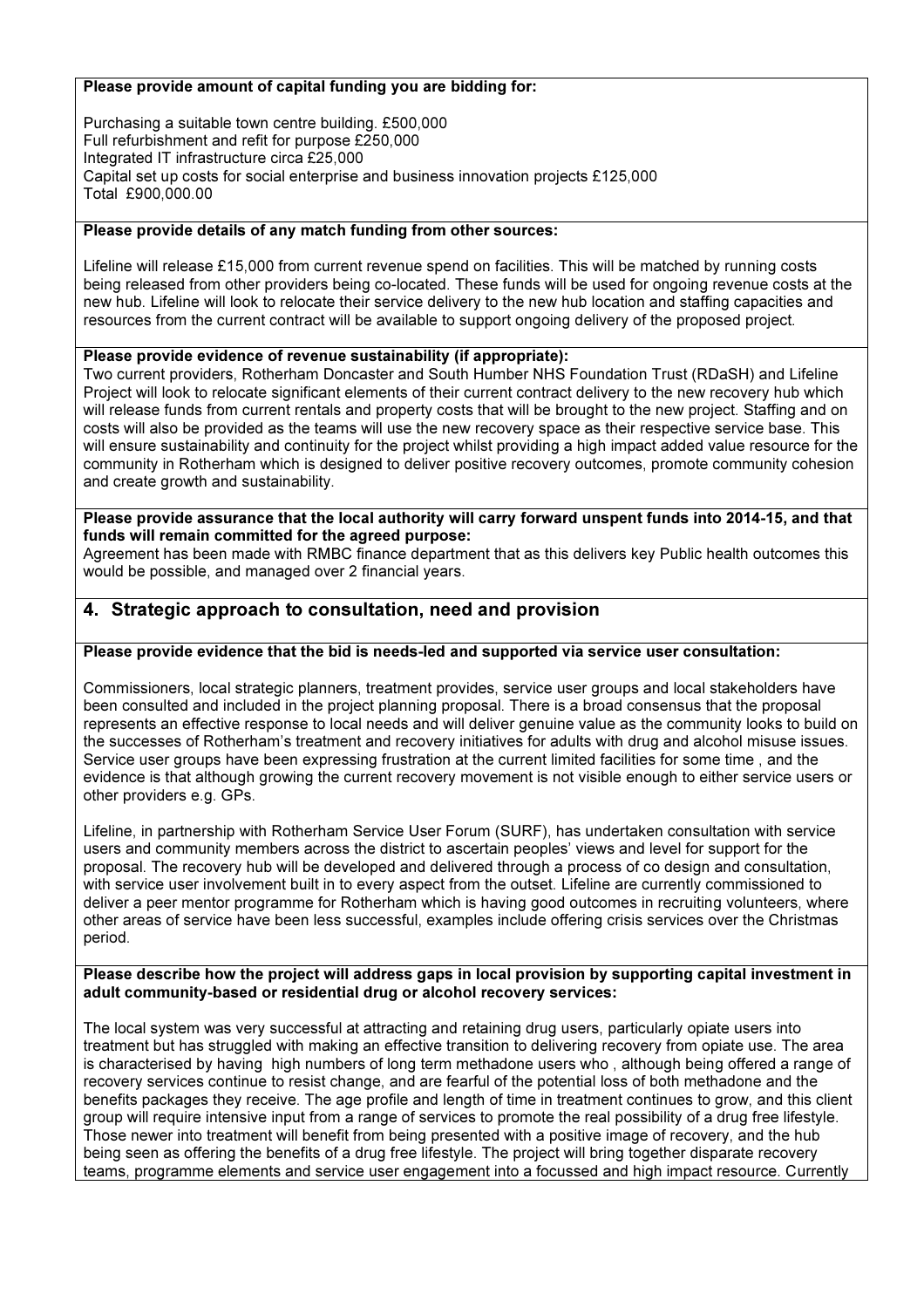there are several recovery treatment elements that are spread across the area and this has had a negative effect of providing treatment options that service users can experience as disjointed. This means it is difficult to work with service users to effectively sequence recovery and treatment options to ensure their most positive outcomes.

#### Please describe how the project will be embedded within the strategic commissioning arrangements and needs assessment of the local partnership:

Alcohol is a key theme area for the Rotherham health and Wellbeing strategy, Lifeline are currently the providers of the tier 2 alcohol service, some of which would be relocated into this new building, improving facilities and the profile of available help for alcohol problems.

Public Health Outcome Framework reference:- 2.15 Proportion of all in treatment, who successfully completed treatment and did not re-present within 6 months. Split by:-

2.15(i) Successful completion of drug treatment – opiate users.

2.15(ii) Successful completion of drug treatment – non-opiate users.

Rotherham performance November 2012 : Opiates 6.7%, Non opiates 43%.

After an initial upsurge in opiate exits created by the recovery agenda, the remaining people in treatment have been reluctant to view recovery as a realistic option for them. Local needs assessment and consultation recognises that the lack of visible recovery is a feature of this, including with local GPs who care for over 50% of this population, but many of whom have never seen anyone successfully come off opiate substitution therapy.

In addition to commissioning recovery services in Rotherham, to meet the needs of the drug users already described, there are recognised features of heavy dependant drinking and a continued increase in new opiate users which is against the national picture. Work with some of the newer opiate users is challenging as it requires a range of interpretation services and cultural challenges, promoting recovery through independence would support the wider health and Wellbeing Strategy.

#### Please describe how the project will fit within the wider recovery system, delivering recovery focused drug or alcohol treatment for adults in community-based or residential services:

The new recovery services will be integrated and strategically linked to the current Tier 2 and Tier 3 Drug and Alcohol services across Rotherham. They will provide a robust pathway to recovery and meaningful opportunities to build social and personal capital for clients moving away from treatment and towards social reintegration. Clients who access the recovery services will be trained and supported to act as peer mentors and recovery champions providing a lived example of success to others and working in partnership with service providers to add capacity and effectiveness to the treatment system. There will also be a programme of activity designed to host GP training and meetings at the venue to promote recovery options to GPs.

The new recovery services will form a link to wider community assets focussed on areas such as employment, training and education, volunteering and community engagement work. Through the proposed social enterprises the recovery services will link to local business and have positive input to the local economy.

## 5. Quality and monitoring

#### Please describe the type of service and confirm that systems are in place to ensure compliance with NDTMS reporting:

The proposal is for a recovery and abstinence service that will be fully integrated with the wider treatment system in Rotherham. The current service providers who are joining to deliver the new recovery hub service both report to NDTMS currently and have the data and clinical governance structures and processes necessary to ensure full compliance with local, regional and national reporting requirements including NDTMS.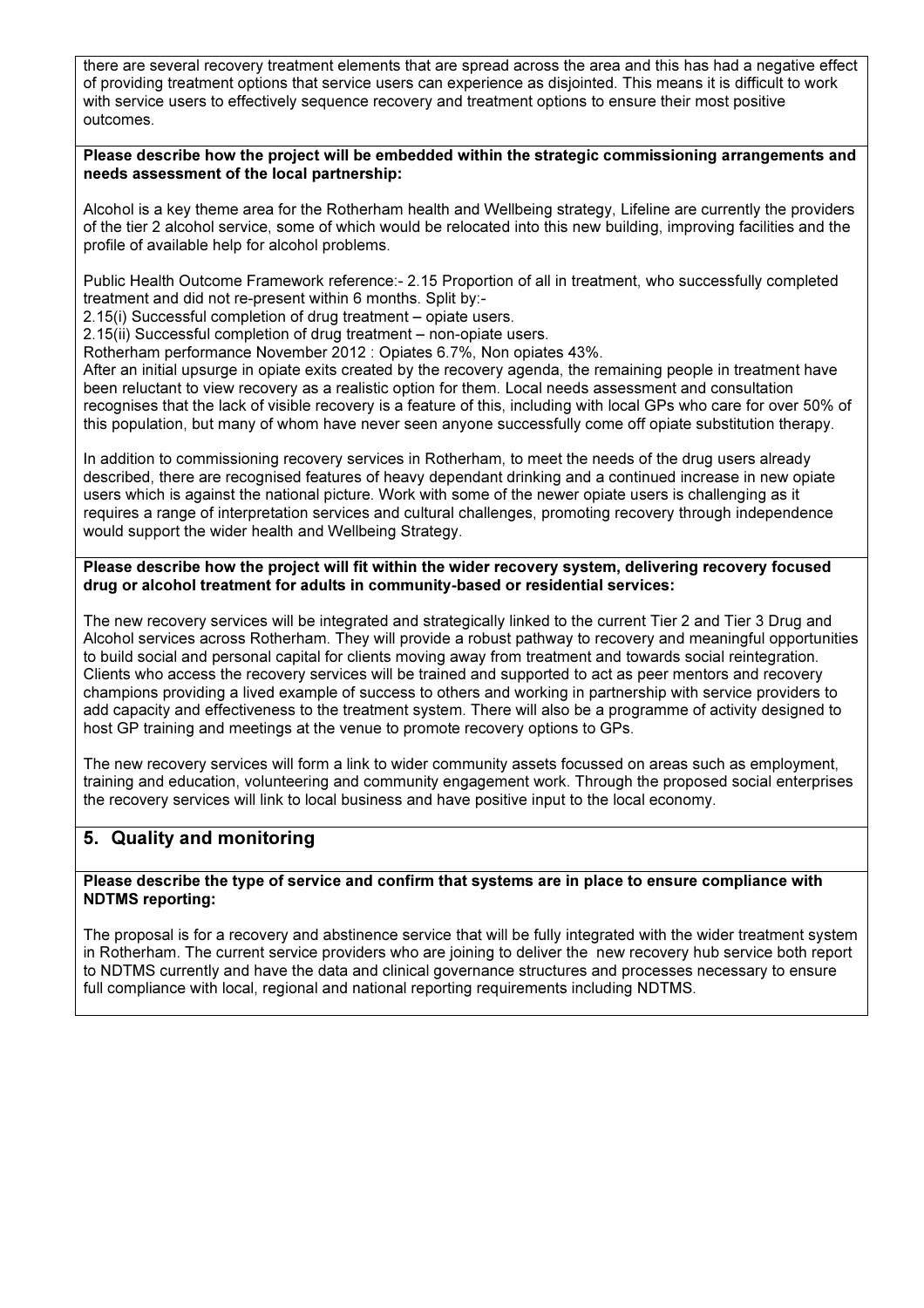# 6. Delivery timetable

### Please briefly outline the delivery timetable for the project:

Identification of a suitable building and purchase would be undertaken within the first 9 months, allowing for full public consultation on use by lifeline.

Refurbishment to opening would be a further 3 months, opening within 12 months of any funds being awarded. The recommissioning of the existing services would be undertaken concurrently. Lifeline would also continue to rapidly build the service user resource base, and both Public health and lifeline would establish mechanisms for building partnerships with other agencies, e.g. chamber of commerce who would support the new initiatives.

## 7. Additional Information

### Please use this space to provide any additional information you feel is appropriate:

The safer Rotherham partnership met on the  $8<sup>th</sup>$  Jan 2014, and a key item in the agenda was the issue of how to promote recovery within a context of community safety and a climate of economic challenge. This project would offer the opportunity to address both by enabling service users to become part of the solution, rather than part of the problem.

## 8. Risks to delivery

### Please provide details of any possible risks to delivery and actions to mitigate these risks:

Possible risk for a project of this nature will, by its nature, include the continuity of revenue funding in order that the project can be sustainably delivered in the future.

To mitigate this risk for the current proposal the commissioners and local strategic planners, together with service providers, local stakeholders and service users are committed to working in partnership to use current capacity and resources to secure the immediate future of these projects. All parties will be working together to identify funding from within current budgets, together with identifying additional resources and funding streams that can be drawn on. The model includes social enterprise development which is designed to allow the projects to become, in part, self sufficient building further resilience into the proposal.